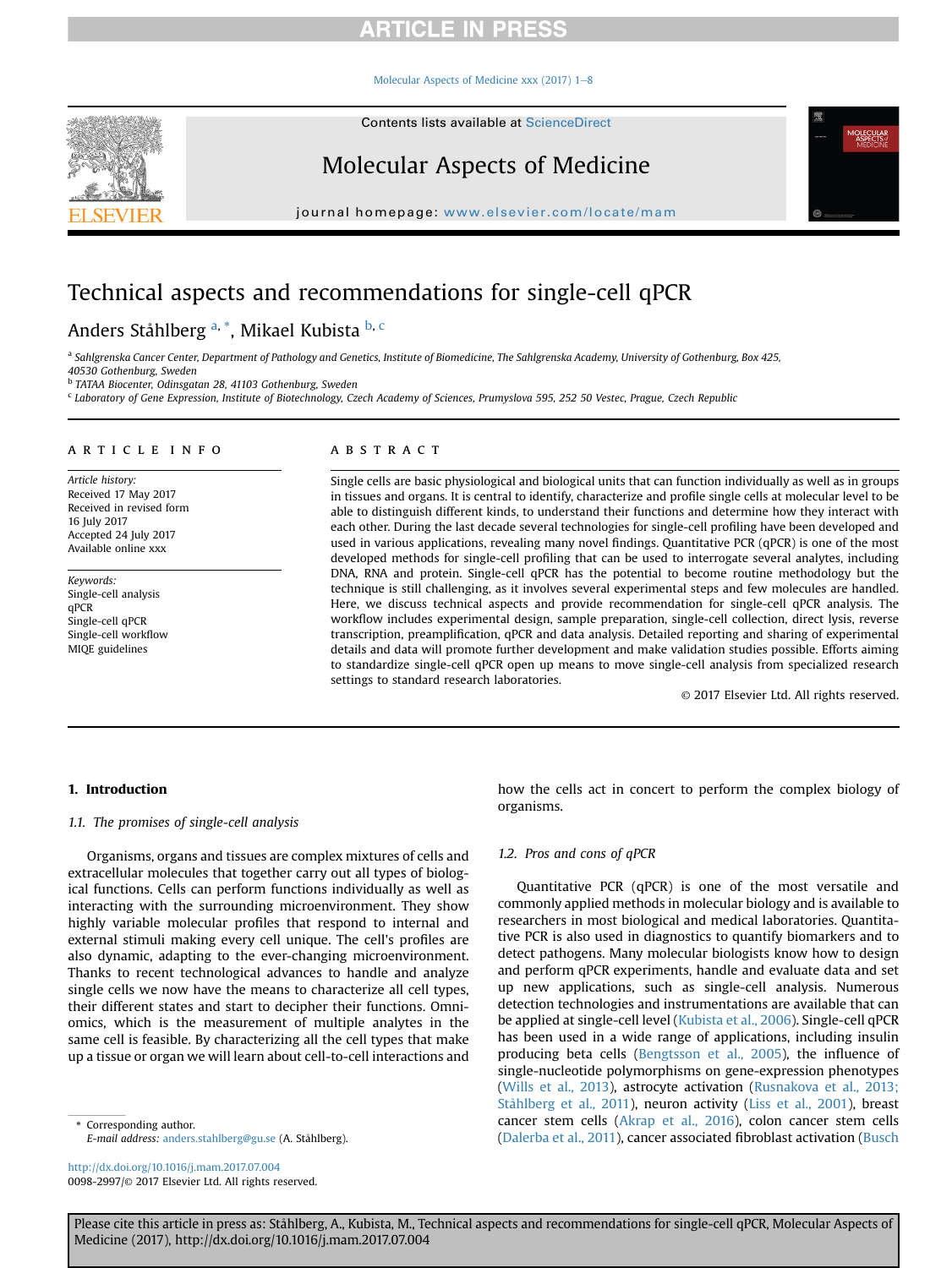[et al., 2017\)](#page-6-0), cell fate decision in stem cells [\(Guo et al., 2010; Narsinh](#page-6-0) [et al., 2011](#page-6-0)) and cell cycle regulation ([Dolatabadi et al., 2017\)](#page-6-0). Compared to most other single-cell techniques the effort to move from bulk to single-cell analysis is rather straightforward when using qPCR. Regular assays and standard instrumentation may be applied. Single-cell collection, preamplification and some modified data analysis are the additional steps needed. An advantage of qPCR is that DNA, all types of RNA and many proteins can be analyzed even in combination, all generating Cycle of quantification (Cq) readouts [\(Darmanis et al., 2016; Genshaft et al., 2016; Ståhlberg](#page-6-0) [et al., 2012; Tang et al., 2006](#page-6-0)). Another major advantage compared to other single-cell technologies is that qPCR data analysis is well established and can be performed with standard qPCR analysis software with no need for advanced bioinformatics and writing of scripts [\(Ståhlberg et al., 2013a](#page-7-0)). Quantitative PCR can also be used in combination with next generation sequencing (NGS) taking advantage of the strengths of both technologies [\(Kroneis](#page-7-0) [et al., 2017\)](#page-7-0). A limitation of qPCR is that only a limited number of target molecules, usually 1 to 96, can be assessed in a workflow. When the number of targets is larger other techniques such as NGS are preferred. Quantitative PCR and NGS are related technologies, since most NGS protocols include PCR [\(Gawad et al., 2016; Wen and](#page-6-0) [Tang, 2016\)](#page-6-0). Hence, qPCR and NGS workflows share many experimental features and limitations. Expression data measured with NGS and qPCR correlate and the methods should be exchangeable ([Wu et al., 2014](#page-7-0)). In qPCR, each assay is optimized and the workflow is simpler, contributing to higher sensitivity and reproducibility compared to NGS ([Kroneis et al., 2017](#page-7-0)). Another advantage of qPCR over NGS is standardized analysis workflow. Quantitative PCR data can be analyzed by most non-specialists, while NGS data analysis is still to be standardized and results may depend on the tools used, the assumptions made and the particular analysis workflow. User friendly analysis packages for non-experts are still few and have limited functionalities. For most applications, qPCR is also more cost-effective than NGS when considering all steps from sample handling to analyzed data, even if the reagent cost per gene and cell may be higher for qPCR. Quantitative PCR may also be substituted by digital PCR in single-cell analysis [\(Albayrak et al., 2016; Ottesen](#page-6-0) [et al., 2006\)](#page-6-0), but the cost per digital PCR is high and the throughput is low with current platforms, limiting its use.

### 2. Single-cell analysis using qPCR

### 2.1. The single-cell qPCR workflow

The single-cell field is still characterized by methodology development and biological proof-of-concept studies. Emerging data show that single-cell analysis can provide vital information about the cell that is not available when studying classical bulk samples. However, for single-cell profiling to become a mainstream methodology it needs to be transparent and to some degree standardized. To date, few reports and biological findings in the singlecell field have been verified in independent studies. A first step towards standardizing single-cell analysis is to report the entire experimental workflow in detail and make data publically available. This will make validation of results and confirmation of findings easier.

Quantitative PCR is a rather mature technology and MIQE (Minimum Information for publication of Quantitative real-time PCR Experiments) guidelines are available for its use on classical bulk samples ([Bustin et al., 2009](#page-6-0)). Similar guidelines are also provided for digital PCR ([Huggett et al., 2013](#page-6-0)). The goal of MIQE is to provide the basis for good experimental practice and encourage detailing protocols that allow for unbiased interpretation of qPCR data. Most aspects of the MIQE guidelines are relevant for singlecell analysis, but some experimental steps need adjustments and there are also some unique steps in single-cell analysis that must be considered (Table 1). [Table 2](#page-2-0) shows the additional and adjusted items that are specific to single-cell analysis.

[Fig. 1](#page-2-0) shows the workflow of single-cell qPCR analysis targeting nucleic acids. Experimental details of single-cell protein analysis have been detailed elsewhere [\(Darmanis et al., 2016; Genshaft](#page-6-0) [et al., 2016; Ståhlberg et al., 2012\)](#page-6-0). Single-cell DNA analyses using qPCR have been reported [\(Neves et al., 2014; Potter et al., 2013;](#page-7-0) [Rygiel et al., 2015; Ståhlberg et al., 2012; Yang et al., 2014\)](#page-7-0), but most single-cell studies so far has targeted RNA. The workflows for RNA and DNA analyses are similar, except that the RNA workflow requires a reverse transcription (RT) step, while the DNA workflow requires opening of the chromatin structure. Sample handling with cell dissociation and single-cell collection followed by direct lysis are specific to single-cell workflows. Single cells can be collected with several techniques, the most common being microaspiration, laser microdissection, and flow cytometry. Major focus is currently on throughput, where the introduction of droplet reaction containers has revolutionized the single-cell field ([Ziegenhain et al.,](#page-7-0) [2017\)](#page-7-0). Attention is also on spatial information, linking cells molecular profiles to their localization in tissues and organs [\(Lee et al.,](#page-7-0) [2014; Ståhl et al., 2016\)](#page-7-0), and to specific compartments within the single cell [\(Sindelka et al., 2008\)](#page-7-0). Preamplification is another common, but not an exclusive, single-cell step that is not discussed in the MIQE guidelines. Finally, data analysis is also in many ways unique for single-cell analysis. Carefully optimized protocols and adequate controls are important in all experimental work. In single-cell analysis the experimental setups are more challenging as the numbers of target molecules are very few. Successful singlecell workflows are characterized by efficient lysis and high reaction efficiencies as well as minimal material losses.

#### 2.2. Experimental design

When designing single-cell experiments one of the first questions that arises is how many cells should be analyzed. In classical studies one sample per subject is usually collected, RNA is extracted and analyzed ([Fig. 2\)](#page-3-0). If a single gene target is analyzed its normalized expression in the studied groups is compared using univariate statistics to assess the significance of the measured difference. If multiple targets are analyzed multivariate methods are usually more powerful to classify the subjects. Technical replicates may be performed, where replicates upstream in the workflow, such as sampling replicates, reduce confounding variation more than downstream, such as qPCR replicates [\(Tichopad et al., 2009\)](#page-7-0).

| Table 1 |                                                  |  |  |
|---------|--------------------------------------------------|--|--|
|         | MIQE checklist and additional single-cell items. |  |  |

| Item to check - MIOE                    | Single-cell level |
|-----------------------------------------|-------------------|
| Experimental design                     | Applicable        |
| Sample preparation                      | Partly applicable |
| Nucleic acid extraction                 | Not applicable    |
| Reverse transcription                   | Applicable        |
| qPCR target information                 | Applicable        |
| qPCR oligonucleotides                   | Applicable        |
| qPCR protocol                           | Applicable        |
| qPCR validation                         | Applicable        |
| Data analysis                           | Partly applicable |
| Additional single-cell item to check    |                   |
| Single-cell collection and direct lysis |                   |
| Preamplification target information     |                   |
| Preamplification oligonucleotides       |                   |
| Preamplification protocol               |                   |
| Preamplification validation             |                   |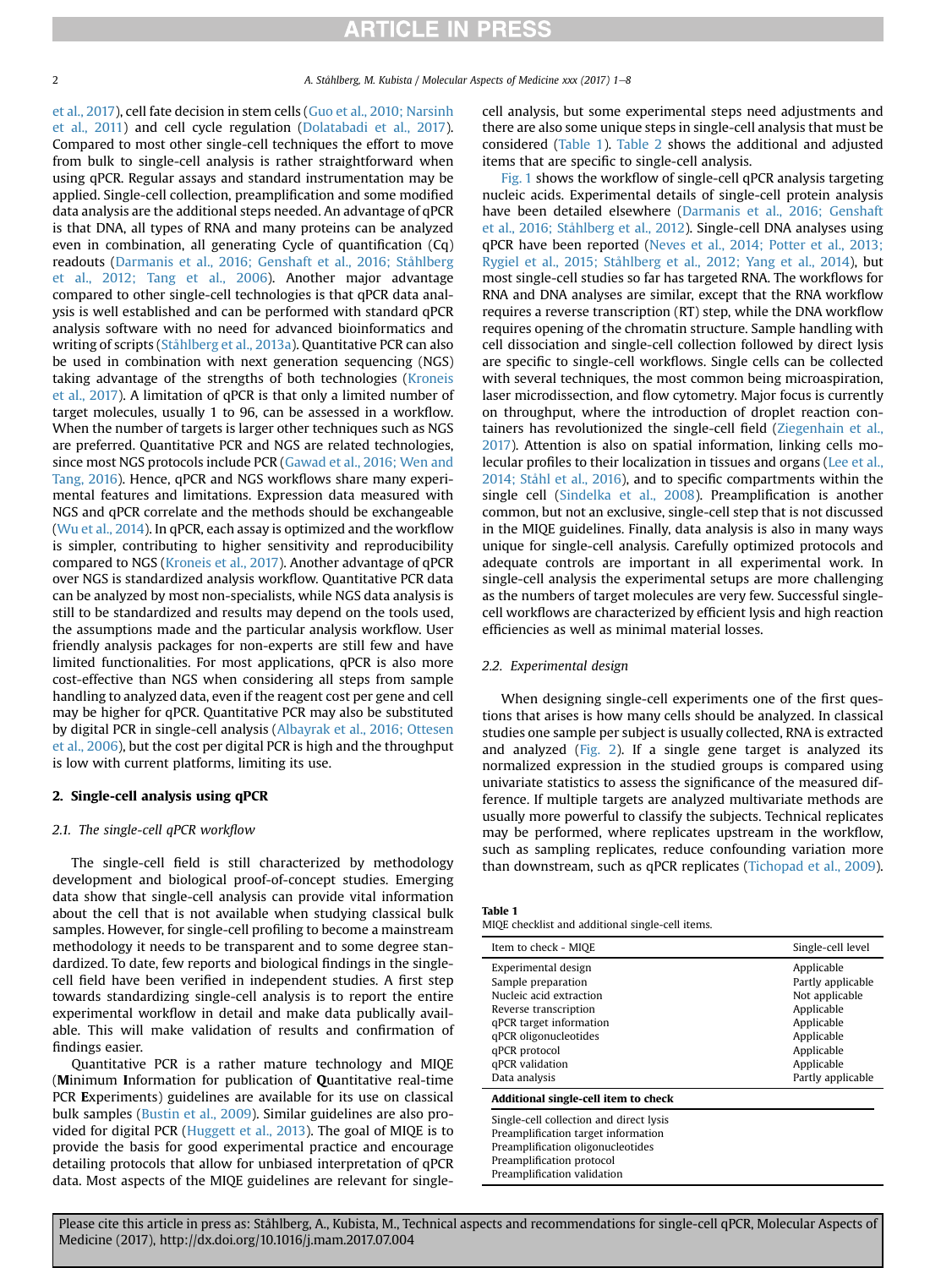#### A. Ståhlberg, M. Kubista / Molecular Aspects of Medicine xxx (2017) 1–8 3

#### <span id="page-2-0"></span>Table 2

Single-cell qPCR items to check.

| Item to check <sup>a</sup>                                | Item to check                                        |  |  |
|-----------------------------------------------------------|------------------------------------------------------|--|--|
| Sample                                                    | <b>Preamplification oligonucleotides</b>             |  |  |
| Description                                               | Primer sequence and/or amplicon context sequence     |  |  |
| Volume/mass of sample processed                           | Database identification number (RDML, etc)           |  |  |
| Microdissection or macrodissection                        | Location and identity of and modification            |  |  |
| Processing procedure                                      | Purification method                                  |  |  |
| If fixed, with what and how                               | <b>Preamplification protocol</b>                     |  |  |
| Tissue dissociation, with what and how                    | Complete reaction conditions                         |  |  |
| Enzymes, buffer, kit catalogue no. and manufacturer       | <b>Reaction volume</b>                               |  |  |
| Evidence of dissociation optimization                     | Primer, Mg2+ and dNTP concentrations                 |  |  |
| Evidence of cell quality                                  | Polymerase identity and concentrations               |  |  |
| Biological and technical controls                         | Buffer/kit catalogue no. and manufacturer            |  |  |
| Single-cell collection and direct lysis                   | Plates/tubes catalogue no. and manufacturer          |  |  |
| Description of cell collection setup                      | Complete thermocycling parameters                    |  |  |
| Evidence of single-cell collection optimization           | Reaction setup                                       |  |  |
| Complete collection parameters                            | Manufacturer of PCR instrument                       |  |  |
| Biological and technical controls                         | Dilution of preamplified material                    |  |  |
| Manufacturer of single-cell collection instrument         | <b>Preamplification validation</b>                   |  |  |
| Complete direct lysis conditions                          | Evidence of optimization                             |  |  |
| Lysis volume                                              | Specificity evaluated by downstream qPCR             |  |  |
| Buffer, kit catalogue no. and manufacturer                | Calibration curves with slope                        |  |  |
| Storage of collected cells                                | $r2$ of calibration curve                            |  |  |
| Preamplification target information                       | Preamplification efficiency with confidence interval |  |  |
| Sequence accession number                                 | Linear dynamic range                                 |  |  |
| Amplicon location                                         | Confidence interval throughout the range             |  |  |
| In silico specificity screen (BLAST, etc.)                | Optimal number of preamplification cycles            |  |  |
| Pseudogenes, retropseudogenes, or other homologes         | Evidence of level of detection and quantification    |  |  |
| Secquence alignment                                       | Data analysis <sup>b</sup>                           |  |  |
| Secondary structure analysis of amplicon and GC content   | Handling of missing data                             |  |  |
| Location of each primer by exon or intron (if applicable) | Description of preprocessing procedure               |  |  |
| Where appropriate, which splice variants are targeted     | Description of normalization method                  |  |  |
|                                                           | Cell inclusion/exclusion criteria                    |  |  |

<sup>a</sup> For recommendations about experimental design, reverse transcription, qPCR target information, qPCR oligonucleotides, qPCR protocol and qPCR validation we refer to the MIQE guidelines [\(Bustin et al., 2009\)](#page-6-0).

**b** Recommendations in addition to the MIQE guidelines.



Fig. 1. Experimental steps in single-cell nucleic acids analysis using qPCR. Reverse transcription is performed when analyzing RNA. For protein analysis, reverse transcription is exchanged with an antibody to antigen binding step.

In single-cell analysis hundreds to several thousands of cells per sample are analyzed for the expression of multiple genes. Multivariate methods are used to analyze these data too, but this time cells are classified rather than the samples. The studied groups can then be compared based on the number of cells from each subject that are found in each of the different cell categories ([Fig. 2\)](#page-3-0). In single-cell profiling technical replicates are omitted, as analyzing more cells is statistically favorable than improving technical precision ([Tichopad et al., 2009](#page-7-0)). Exception is when optimizing and validating protocols; technical replicates are then useful to assess reproducibility of the different experimental steps and compare processing noise to biological variability. For optimized protocols, cell-to-cell variability is normally much higher than the technical variability ([Bengtsson et al., 2008; Kroneis et al., 2017;](#page-6-0) [Ståhlberg](#page-7-0) [and Kubista, 2014](#page-7-0)). The number of cells that needs to be analyzed in an experiment depends on several biological and technical factors. Comparing numbers of defined cell types under various conditions usually require fewer cells than when screening for novel subpopulations with unknown expression characteristics.

#### 2.3. Sample preparation

Sample preparation and single-cell collection are arguably the most challenging steps in single-cell analysis. Quantitative PCR is flexible and most sample preparation protocols and single-cell strategies can be applied. Single-cell suspensions can be generated from tissues using enzymatic and/or mechanical methods. Numerous protocols, including different enzymes and physical disruption strategies have been described ([Worthington Tissue](#page-7-0) [Dissociation Guide\)](#page-7-0). However, very little data are available about yield, reproducibility, viability and possible bias introduced by the various tissue dissociation procedures. Tissues contain many different cell types but also diverse extracellular material. Even within a seemingly homogenous tissue the cell composition and the surrounding matrix varies. This makes it very difficult to develop dissociation protocols that allow for full characterization of tissues. Therefore, detailed information about sample preparation, any optimization performed, generated cell numbers, and cell viability should be reported to facilitate for the community to validate and improve tissue specific dissociation protocols, i.e., evidence of dissociation optimization and cell quality (Table 2). To determine if sample processing is unbiased the summed expression of the individual cells should be compared to that of a classical bulk sample [\(Ståhlberg et al., 2013b\)](#page-7-0). Any deviation indicates there are problems such as apoptosis, induced stress, bias in the collection of cells, or that assays are amplifying also genomic DNA ([Dzamba](#page-6-0) [et al., 2016](#page-6-0)). Validation is always desired and can be sometimes be done with an independent technique, such as imaging and flow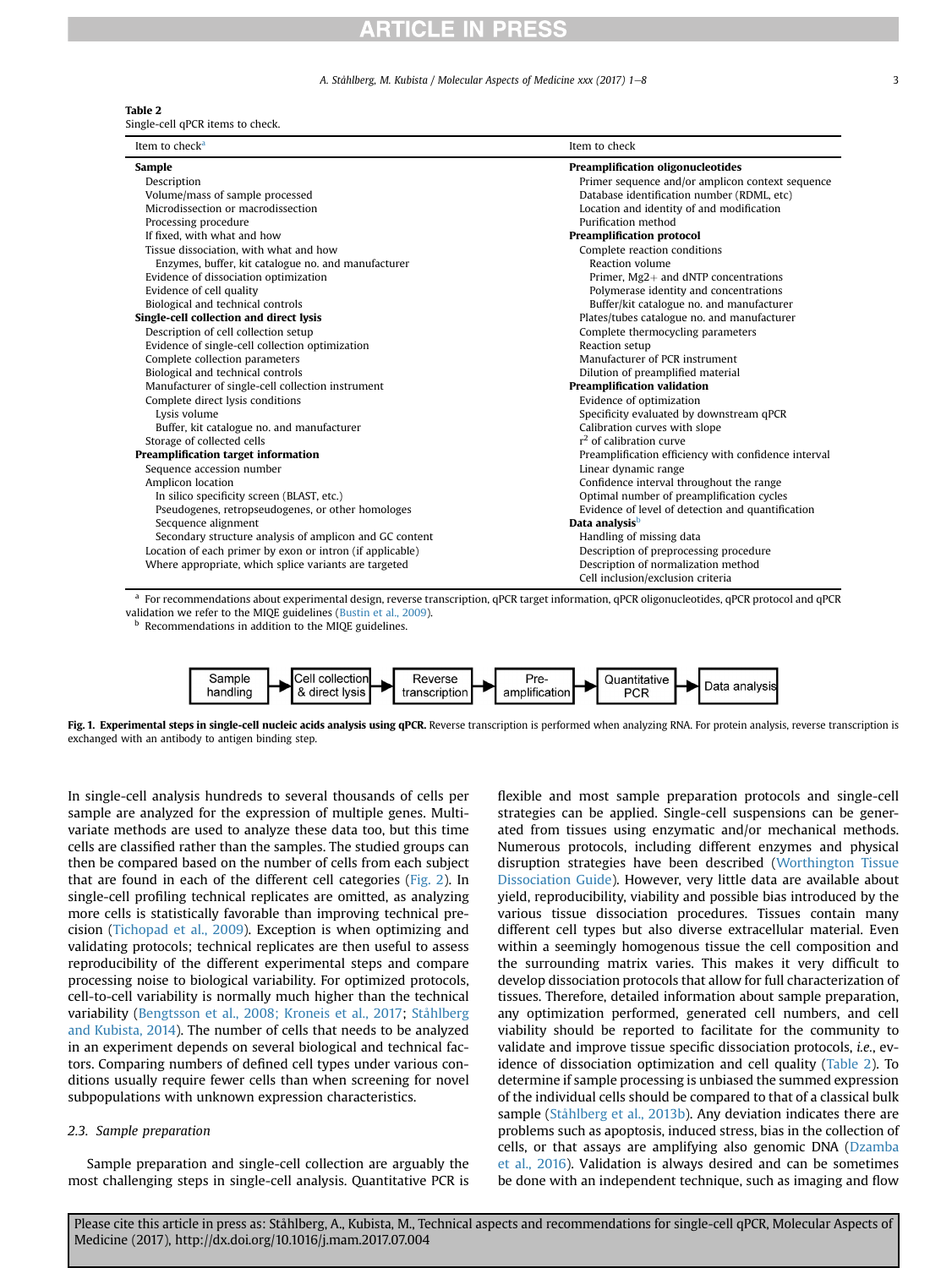<span id="page-3-0"></span>4 A. Ståhlberg, M. Kubista / Molecular Aspects of Medicine xxx (2017) 1–8



Fig. 2. Comparison between classical bulk and single-cell experimental design. In bulk analysis subjects are compared, while cell types/states are commonly compared in singlecell analysis.

cytometry. By staining cells for viability, apoptosis and cell type specific markers sample handling and dissociation protocols can be evaluated.

#### 2.4. Single-cell collection and direct lysis

Setting up, establishing and validating a single-cell collection approach is an effort that requires careful consideration ([Hodne](#page-6-0) [and Weltzien, 2015\)](#page-6-0). The total number of available cells and the throughput are important parameters to consider when choosing a platform for single-cell analysis. For example, fluorescence activated cell sorting (FACS) requires large numbers of cells to start with, while microaspiration techniques can essential recover all the viable cells, even if they are few. On the other hand, the total number of cells that can be collected with microaspiration is usually low. If the cells of interest are rare, it may be possible to enrich those based on markers, morphology or other cell specific features. Another possibility to consider is to link the collected single cells to their location in the tissue and take advantage of spatial heterogeneity. Laser microdissection preserves spatial information, but usually requires fixation, which is associated with analyte loss and degradation ([Nichterwitz et al., 2016; Gründemann et al., 2011\)](#page-7-0). It may also be possible to trace the origin of the cell based on staining or other cellular characteristics such as pigmentation that is linked to spatial information ([Sidova et al., 2015](#page-7-0)). In most high throughput methods, such as those based on droplets, spatial information is lost. The possibility to perform functional validation of living cells is often overlooked when setting up single-cell experiments. This is possible if the cell collection method can release viable cells. Microaspiration techniques are often gentle and induce minimum stress.

Many single-cell collection techniques are performed under non-optimal culturing conditions for the cells. Information about successfully collected cells, selection criteria and timing of the experiment are therefore important parameters to consider when interpreting data and should be reported. Controls are also motivated if conditions are changed for sampling. For example, does the molecular profile change with time or is it affected by other confounding experimental parameters? Information about collection volume is important, as it may impact on downstream enzymatic reactions and there is risk of contamination and inhibition from the medium. The risk is particularly large when surrounding cells are necrotic or apoptotic, leaking cellular material into the extracellular medium. Negative controls containing no cell and positive controls containing a spike or other standardized material, in the same volume should be collected to estimate the influence of background. Even, when volume is low cells may be contaminated with cellular material from other cells that is attached to their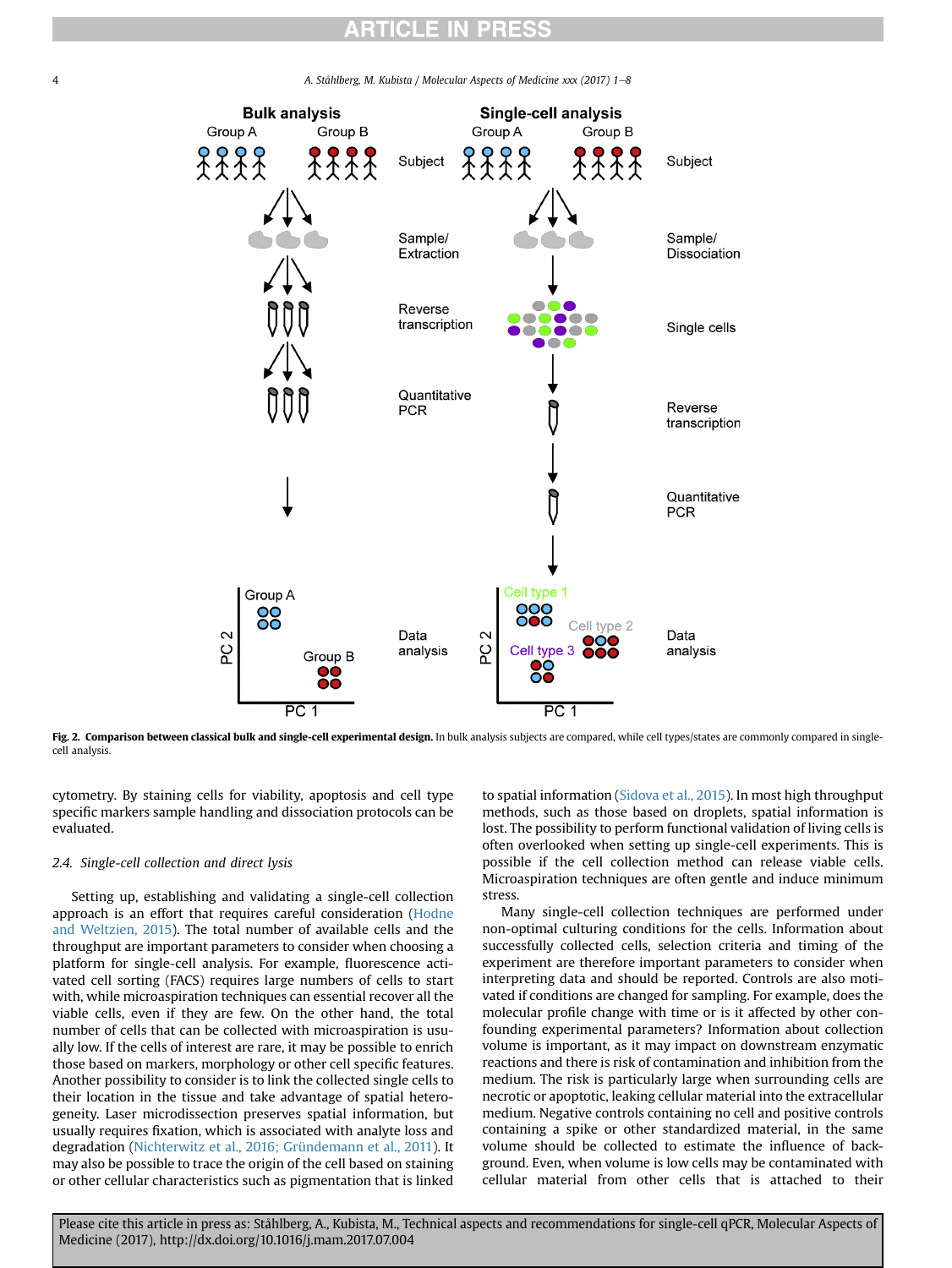membrane. This can be tested by spiking in intact viable cells from a different species. Contaminating molecules can then be detected by species-specific qPCR assays. For many collection techniques, the capture mechanism takes advantage of certain cell features, such as size, which can introduce sampling bias. For example, using FACS large cells may be missed as they may be mistaken for being two cells and therefore not collected. Microfluidic systems, like the C1 Single-Cell Auto Prep System ([Pollen et al., 2014](#page-7-0)) and filtration based systems such as the VyCAP [\(de Wit et al., 2015](#page-6-0)) also select cells based on size. In fact, total unbiased single-cell collection methods may not exist.

RNA is generally not extracted from intact single cells. Rather, direct lysis is used with agents that make the molecules available, protect them from adsorbing to reaction container walls, and are compatible with downstream enzymatic reaction. This makes washing steps that would cause losses unnecessary ([Svec et al.,](#page-7-0) [2013\)](#page-7-0). Cellular content may inhibit enzymatic reactions when concentrations are high, which may happen when lysis volume is small. For picoliter droplets this is often a problem, while for cells lysed in microliter volumes there is rarely inhibition. Direct lysis should disrupt the cell membrane and make the cytoplasmatic analytes accessible. Some detergents also lyse the nuclear membrane making its content available. Some cells, such Gram positive bacteria, require tougher conditions [\(Wang et al., 2015](#page-7-0)). Also mammalian cells show varying inertness to detergents and may require particular lysis conditions. Non-ionic detergents like NP-40 and Triton X-100 lyse the cell membrane but not the nuclear membrane of most cells, which can be used to purify RNA from the cell nuclei ([Krishnaswami et al., 2016](#page-6-0)). Stronger chaotrophic agents, such as guanidine thiocyanate, lyse both membranes ([Bengtsson](#page-6-0) [et al., 2008](#page-6-0)). Many direct lysis buffers are supplemented with RNase inhibitors to minimize RNA degradation. For many singlecell workflows, however, there is no noticeable degradation of RNA by RNases. The reason is unclear; one speculation is that RNases, which are primarily extracellular, are washed away during the single-cell preparation with most protocols. When analyzing nuclear DNA, chromatin structure should be opened to make the histone bound DNA available. Proteinases and strong denaturing agents like guanidine thiocyanate can be used ([Clark et al., 2017;](#page-6-0) [Guo et al., 2015; Leung et al., 2016](#page-6-0)). Proteinases are inactivated by heat and/or inhibitors, but the very efficient proteinase K is rather thermostable and difficult to inactivate completely. If strong detergents are used they must be diluted not to inhibit downstream enzymatic reactions. In bulk analysis, nucleic acids are commonly purified by washing using a solid phase component like beads or membranes used in micro spin-column. In single-cell analysis purification is rarely applied to minimize analyte losses and for cost reasons ([Svec et al., 2013](#page-7-0)).

#### 2.5. Reverse transcription

For single-cell RNA analysis high RT yield and reproducibility are essential. Compared to most NGS approaches, qPCR have few constraints on the RT design. Essentially all conditions, including several NGS specific RT protocols are compatible with qPCR ([Kroneis et al., 2017\)](#page-7-0). The yield and reproducibility of RT depend on the reverse transcriptase, primers, additives and the temperature profile used [\(Ståhlberg et al., 2004a, 2004b; Ståhlberg and](#page-7-0) [Bengtsson, 2010](#page-7-0)) and is target sequence dependent due to secondary and tertiary structure formation. Using synthetic RNA template the yield has been shown to vary between 0.4 and 100% depending on conditions ([Ståhlberg et al., 2004b](#page-7-0)), emphasizing the importance of optimizing the RT reaction for sensitive measurements, such as single-cell profiling.

#### 2.6. Preamplification

Analysis of many low abundant targets as is the case of single cells requires multiplexing or preamplification to avoid introducing sampling noise when the sample is divided into aliquots ([Ståhlberg](#page-7-0) [and Kubista, 2014](#page-7-0)). Multiplex qPCR can be applied to quantify several targets simultaneously by using different fluorophores without diluting the samples. The advantage of multiplexing is that it eliminates the need for preamplification that may introduce bias. Drawbacks with multiplexing are that only few targets can be analyzed and the multiplex reaction requires extensive optimization. Preamplification workflows are therefore usually preferred. For qPCR workflows target-specific preamplification is most common, where all primer pairs are mixed in a multiplex PCR and amplified a limited number of cycles [\(Andersson et al., 2015; Livak](#page-6-0) [et al., 2013\)](#page-6-0). The preamplification assays are usually the same as the assays used in the downstream singleplex qPCRs, although nested designs may be used ([Genshaft et al., 2016; Wang et al., 2016\)](#page-6-0). Global preamplification can also be used ([Kroneis et al., 2017\)](#page-7-0). Target-specific preamplification can be optimized for all the individual assays, while when using global preamplification assays for some targets will show poor performance and some targets may even be non-amplified. Advantages of global preamplification are convenience and flexibility as new targets can easily be added to an ongoing study.

Preamplification is in effect a highly multiplexed PCR run a limited number of cycles with reaction and thermocycling conditions similar to that of standard singleplex PCR. Successful preamplification is characterized by high yield and reproducibility as well as small variation of amplification efficiencies across the individual target assays. Target-specific preamplification is usually performed with  $10-20$  times lower primer concentrations than singleplex qPCR, with extended annealing time (3 min or more). The number of preamplification cycles is critical, as it depends on the initial number of target molecules, number of assays included, dilution factors and the singleplex qPCR reaction volume ([Andersson et al., 2015; Livak et al., 2013](#page-6-0)). If too many preamplification cycles are performed the reaction will run short of some critical components introducing severe bias. If a highly abundant target, such as ribosomal RNA, is included in the preamplification it will not affect the general amplification of low abundant genes, since the preamplification primers of the ribosomal RNA will be consumed before the reaction runs out of dNTPs. Therefore, only abundantly expressed molecule may become confounded [\(Andersson et al., 2015\)](#page-6-0). For most single-cell mRNA protocols 20 preamplification cycles will generate enough amplicons even for the BioMark 96x96 dynamic array, which employs reaction volumes of only 7.5 nL. In single-cell DNA preamplification, additional cycles may be used since most targets are present in few copies only. Twenty-two preamplification cycles is usually enough in most cases.

Like PCR preamplification is quantitative in its exponential phase. Therefore, preamplification can be monitored in real-time using a DNA intercalating dye, such as SYBR Green I the same way as qPCR, to reveal the maximum number of cycles that can be performed without problem [\(Fig. 3\)](#page-5-0). The performance of the individual assays can be tested with downstream singleplex qPCR using dilution series to determine sensitivity, dynamic range, preamplification efficiency, and reproducibility ([Andersson et al., 2015;](#page-6-0) [Rusnakova et al., 2013\)](#page-6-0). Bias may be introduced during preamplification if the reaction is not carefully optimized as even small deviations in efficiency can cause large quantitative errors. The standard MIQE recommendations for qPCR [\(Bustin et al., 2009\)](#page-6-0) are applicable also for preamplification and are listed in [Table 2.](#page-2-0)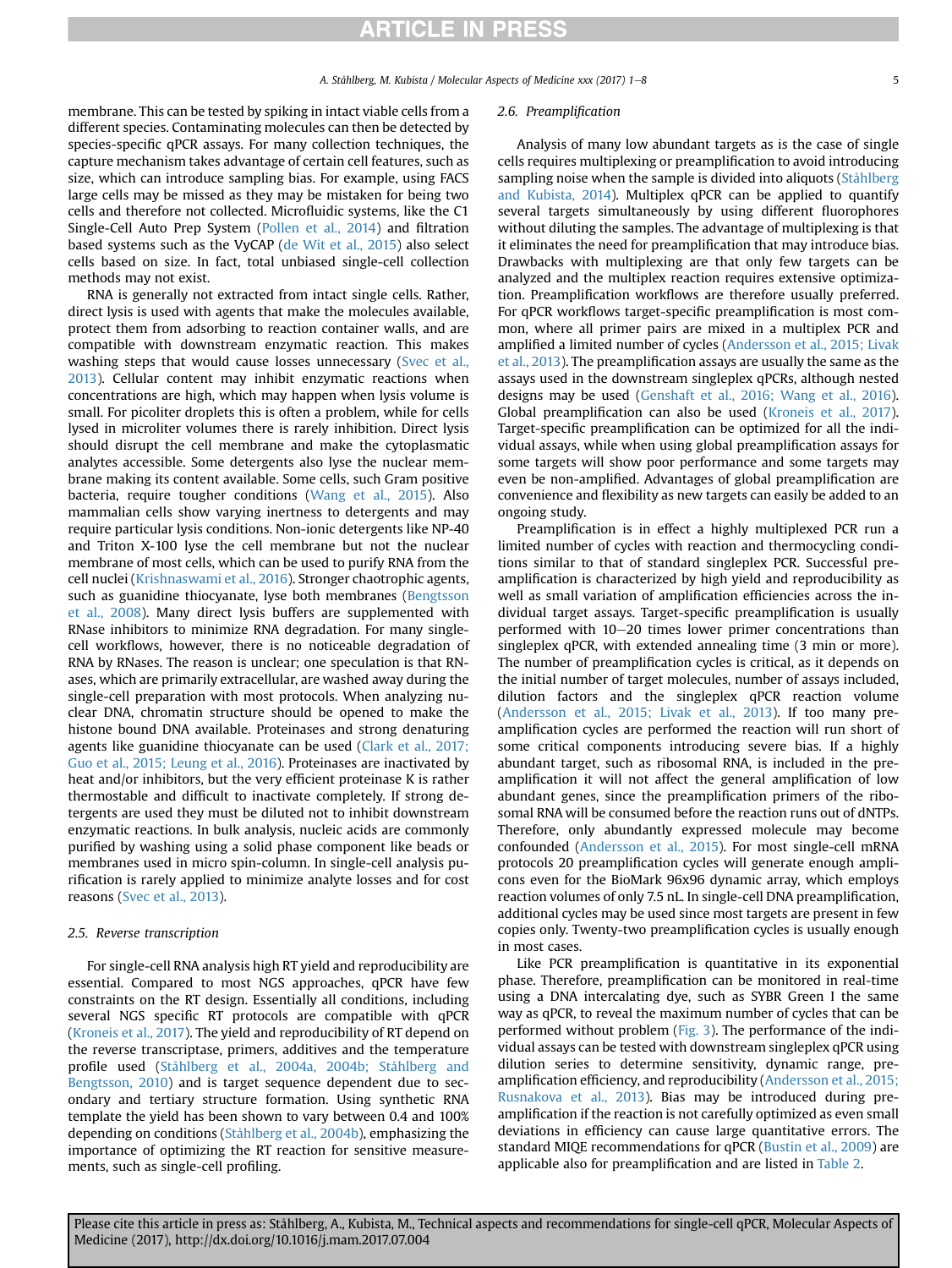<span id="page-5-0"></span>6 **A. Ståhlberg, M. Kubista / Molecular Aspects of Medicine xxx (2017) 1–8** 



Fig. 3. Real-time monitoring of preamplification. To determine the optimal number of preamplification cycles fluorescent dyes, like SYBR Green I, can be included in the reaction to monitor the PCR product formation. Here, target-specific preamplification of 96 assays is shown using 100 copies of each target, more than usual observed in single cells ([Andersson et al., 2015\)](#page-6-0). The preamplification reaction should not exit its exponential growth phase to avoid technical biases, i.e., around 18 cycles in this example.

#### 2.7. Quantitative PCR

Our recommendations for singleplex qPCR performed after preamplification to quantify targets are in line with the MIQE guidelines [\(Bustin et al., 2009](#page-6-0)). For accurate quantification the assays should be exceedingly sensitive and specific, since often even single molecules should be detected. Our experience is that the sensitivity and specificity of many assays that perform well on traditional samples with more than some 100 target molecules are not good enough when only few target molecules are present. As a rule of thumb assays that generate non-specific primer-dimer products within  $30-35$  cycles on a conventional qPCR instrument are not suitable for single-cell analysis. Sensitive and robust PCR assays should also have efficiencies over 90%. Details about general qPCR challenges, including estimation of cycle of quantification and PCR efficiency, are discussed elsewhere [\(Kubista et al., 2006; Ruijter](#page-7-0) [et al., 2013; Spiess et al., 2015, 2016; Ståhlberg and Bengtsson, 2010;](#page-7-0) [Ståhlberg and Kubista, 2014; Svec et al., 2015; Tellinghuisen and](#page-7-0) [Spiess, 2014\)](#page-7-0).

Single-cell qPCR experiments are sensitive to contamination, since most targets are very rare. Negative controls can be introduced at each critical experimental step [\(Fig. 1\)](#page-2-0) to test for contamination. A practical approach is to include cell-free controls at the cell collection step. If these come out negative it shows the cell medium, direct lysis buffer and reagents are not contaminated. Background in RT-qPCR analysis of RNA can also be due to amplification of residual genomic DNA. Even when assays are designed to span introns DNA contamination can give rise to background, as many genes have pseudogenes and pseudogenes often lack introns. In human, over 14,000 pseudogenes exist and the number of pseudogenes can be large for a given target [\(Karro et al., 2007; Pei](#page-6-0) [et al., 2012\)](#page-6-0). Also, for many targets assays spanning introns cannot be designed or the intron is too short to make amplification of genomic DNA negligible. To eliminate DNA background samples can be treated with DNase, preferably heat-labile double-strand specific nuclease to avoid introducing washing steps. Another strategy is to determine the degree of genomic DNA background using the ValidPrime assay and correct for it ([Laurell et al., 2012\)](#page-7-0).

Other potential sources of contamination are reagents and reaction mixes used. There is rarely any information about DNA and RNA contamination of reagents from the manufacturers, but we consistently observe amplification products using sensitive human assays, especially for highly abundant targets such as Alu repeats

and mitochondrial DNA. Most reagents can be cleaned-up from double-stranded DNA using double-strand specific DNase ([Andini](#page-6-0) [et al., 2017; Krüttli et al., 2015\)](#page-6-0).

#### 2.8. Data analysis

Single-cell gene expression data analysis workflow is in many aspects the same as for classical samples, but there are some important differences. Profiling single cells the amount of missing data is considerable because of the temporal changes in RNA levels that occur due to transcriptional bursting ([Chubb et al., 2006; Raj](#page-6-0) [et al., 2006\)](#page-6-0). Consequently, at any given time, for low expressed genes, there will be no target molecules present at all in many of the cells ([Dzamba et al., 2016\)](#page-6-0). Those missing data are correctly referred to as off-scale data, as they have biological origin rather than being due to technical error and should be handled differently ([de Ronde et al., 2017; McCall et al., 2014; Ståhlberg et al., 2013a\)](#page-6-0). Off-scale data due to too low expression can usually be distinguished from missing data caused by technical errors by correlations to the levels of other targets. In practice, using optimized and validated protocols, technical failures that affect just one or few genes in a cell are rare and all missing data can be considered being off-scale. In comparative studies the number of missing data scales inversely with the average expression across single cells and the expression in bulk [\(Ståhlberg et al., 2013b; Dzamba et al., 2016\)](#page-7-0). Highly expressed genes like GAPDH are usually expressed in almost all cells, while transcripts from low expressed genes are detected only in a minority of the cells.

In single-cell analysis negative controls are essential. As most genes have transcripts in only a fraction of the cells, even few contaminating target molecules can introduce severe bias. Effect is particularly serious if the contamination is introduced before the preamplification step, as it will be amplified. In single-cell workflows it is common that cells are lost or damaged. If a cell generates few or no molecules in readout it is probably a technical failure. However, there are quiescent cells expressing few genes only, and there may also be pre-apoptotic cells with few transcripts. In a new experiment, it is not possible to tell if a cell with low transcript levels is an unusual cell or a technical failure and both options should be considered in downstream analysis, where correlations of transcript levels, expression patterns, gene function and pathway analyses may reveal the nature of those cells. Whatever strategy used, we recommend that the total number of cells collected and the number of cells used in the analysis are reported together with the applied selection criteria. Many single-cell publications lack information about negative controls and inclusion and exclusion criteria for the individual cells in analysis, making it hard for readers to grasp the complexity of the study and it makes it also impossible to reproduce it.

Analyzing traditional samples, comparison of gene expression profiles requires data to be normalized. Several normalization strategies exist, with normalization to multiple reference genes being most widely used ([Andersen et al. et al., 2004; Vandesompele](#page-6-0) [et al., 2002](#page-6-0)). Reference gene normalization is, however, not applicable to single-cell data, as no RNA (nor protein) is present at constant level due to temporal variations. However, this is rarely a problem as expression data are conveniently reported per cell, which is a natural and intuitive mode of normalization [\(Bengtsson](#page-6-0) [et al., 2005](#page-6-0)). Single-cell expression levels are usually reported as relative quantities per cells, but data are also related to absolute transcript numbers as the workflow has negligible losses when based on direct lysis [\(Ståhlberg and Bengtsson, 2010\)](#page-7-0). However, some special analyses require that cells or transcripts are normalized to define subpopulations of cells and identify gene networks ([Livak et al., 2013; Ståhlberg et al., 2013b\)](#page-7-0). Therefore, reports should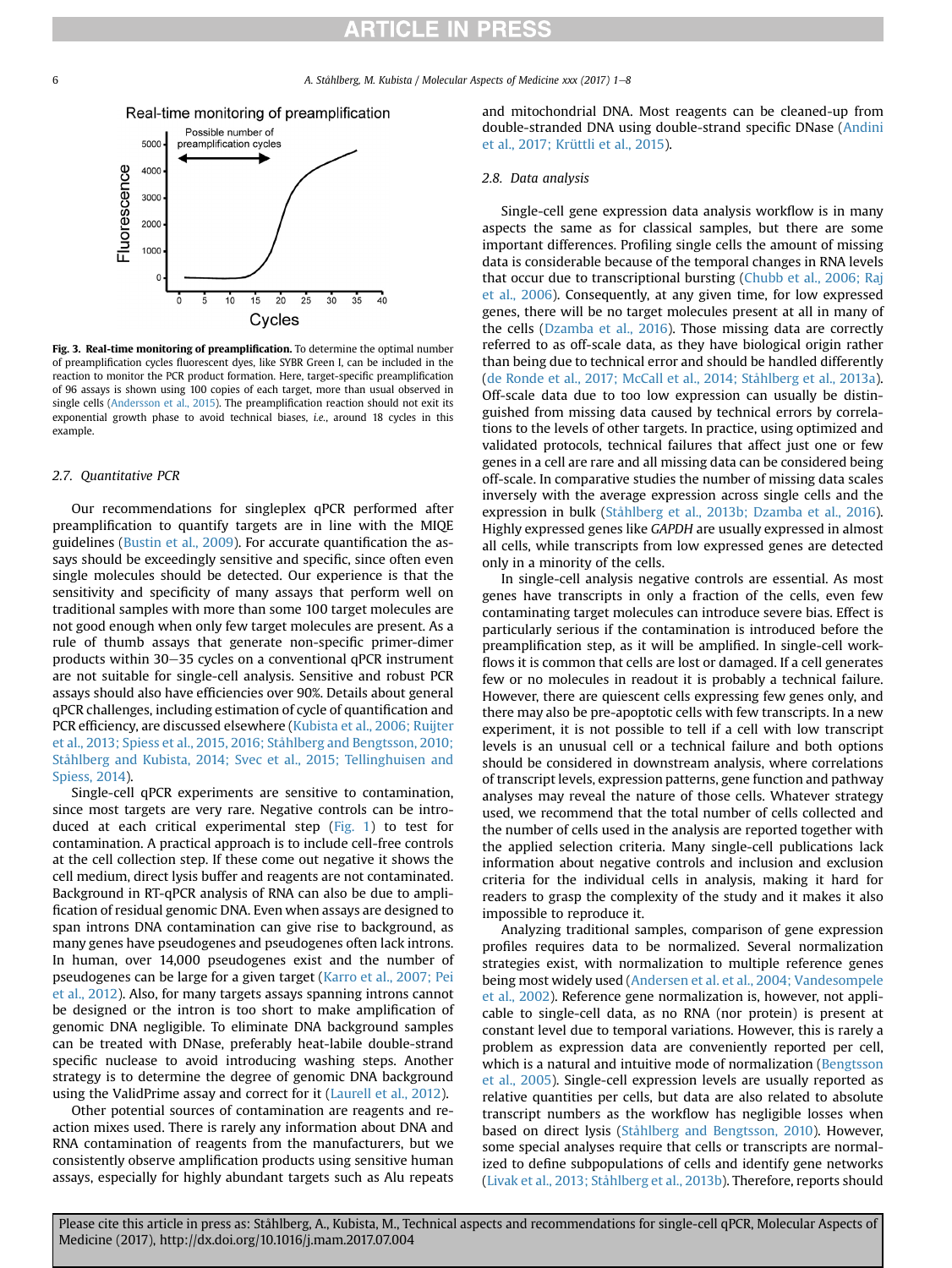<span id="page-6-0"></span>detail data preprocessing as well as the analyses performed. We also encourage making single-cell data publically available, as it will simplify validation studies and serve as a robust reference to the less easily controlled global RNA-Seq approaches. Handling single-cell DNA and protein data additional preprocessing steps may be required. For example, in single-cell protein analysis negative controls show a background signal that must be considered (Darmanis et al., 2016; Genshaft et al., 2016; Ståhlberg et al., 2012).

#### 3. Concluding remarks

Single-cell analysis using qPCR opens up new avenues to address numerous biological questions that cannot be resolved with bulk analysis. The experimental workflow is robust, flexible and can be implemented by most research laboratories. The MIQE guidelines have facilitated the use of qPCR with its recommendations and guidelines including how to report data and results to scientific journals, and they are very much applicable also to singlecell analysis. However, some aspects of single-cell work are different to bulk analysis and require attention. They are:

- Most single-cell approaches require cell dissociation, which is challenging as it is often associated with harsh treatments to generate single-cell suspensions.
- Important parameters in single-cell collection are throughput, spatial information, cellular stress caused by the collection method and any enrichment performed based on cell morphology, size or staining.
- Single cells are typically direct lysed avoiding purification protocols. Good direct lysis buffer maximizes the analyte concentration available and is compatible with downstream experimental steps.
- For most single-cell applications, nucleic acids must be preamplified to enable accurate quantification. Preamplification can be target specific or global.
- Expression data are presented per cells rather than normalized to the expression of reference genes.
- The amount of missing data is high and primarily caused by low expression rather than having technical failures. Those missing data are referred to as off-scale data and must be imputed for most multivariate analyses.

#### Acknowledgement

This work was supported by the Swedish Cancer Society, Sahlgrenska Academy (ALF) at University of Gothenburg, Assar Gabrielssons Research Foundation, BioCARE National Strategic Research Program at University of Gothenburg, Swedish Childhood Cancer Foundation, Johan Jansson Foundation for Cancer Research, Swedish Society of Medicine, VINNOVA, Wilhelm and Martina Lundgren Foundation for Scientific Research, Ministry of Youth, Education and Sports of the Czech Republic RVO: LH15074 and Grant Agency of the Czech Republic: GA17-24441S; GA17-04034S; GA16-07500S and GA16-10214S. IMI project CANCER-ID (call 11).

#### References

- Akrap, N., Andersson, D., Bom, E., Gregersson, P., Ståhlberg, A., Landberg, G., 2016. Identification of distinct breast cancer stem cell populations based on singlecell analyses of functionally enriched stem and progenitor pools. Stem Cell Rep. 6 (1), 121-136. <http://dx.doi.org/10.1016/j.stemcr.2015.12.006>.
- Albayrak, C., Jordi, C.A., Zechner, C., Lin, J., Bichsel, C.A., Khammash, M., Tay, S., 2016. Digital quantification of proteins and mRNA in single mammalian cells. Mol. Cell 61 (6), 914-924. <http://dx.doi.org/10.1016/j.molcel.2016.02.030>.
- Andersen, C.L., Jensen, J.L., Ørntoft, T.F., 2004. Normalization of real-time quantitative reverse transcription-PCR data: a model-based variance estimation

approach to identify genes suited for normalization, applied to bladder and colon cancer data sets. Cancer Res. 64 (15), 5245-5250. [http://dx.doi.org/](http://dx.doi.org/10.1158/0008-5472.CAN-04-0496) [10.1158/0008-5472.CAN-04-0496](http://dx.doi.org/10.1158/0008-5472.CAN-04-0496).

- Andersson, D., Akrap, N., Svec, D., Godfrey, T.E., Kubista, M., Landberg, G., Ståhlberg, A., 2015. Properties of targeted preamplification in DNA and cDNA quantification. Expert Rev. Mol. Diagn  $15$  (8),  $1085-1100$ . [http://dx.doi.org/](http://dx.doi.org/10.1586/14737159.2015.1057124) [10.1586/14737159.2015.1057124.](http://dx.doi.org/10.1586/14737159.2015.1057124)
- Andini, N., Wang, B., Athamanolap, P., Hardick, J., Masek, B.J., Thair, S., et al., 2017. Microbial typing by machine learned DNA melt signatures. Sci. Rep. 7 (42097) [http://dx.doi.org/10.1038/srep42097.](http://dx.doi.org/10.1038/srep42097)
- Bengtsson, M., Ståhlberg, A., Rorsman, P., Kubista, M., 2005. Gene expression profiling in single cells from the pancreatic islets of Langerhans. Genome Res. 15 (10), 1388-1392. [http://dx.doi.org/10.1101/gr.3820805.](http://dx.doi.org/10.1101/gr.3820805)
- Bengtsson, M., Hemberg, M., Rorsman, P., Ståhlberg, A., 2008. Quantification of mRNA in single cells and modelling of RT-qPCR induced noise. BMC Mol. Biol. 9 (63) [http://dx.doi.org/10.1186/1471-2199-9-63.](http://dx.doi.org/10.1186/1471-2199-9-63)
- Busch, S., Andersson, D., Bom, E., Walsh, C., Ståhlberg, A., Landberg, G., 2017. Cellular organization and molecular differentiation model of breast cancer-associated fibroblasts. Mol. Cancer 16 (1), 73. [http://dx.doi.org/10.1186/s12943-017-0642-](http://dx.doi.org/10.1186/s12943-017-0642-7) [7.](http://dx.doi.org/10.1186/s12943-017-0642-7)
- Bustin, S.A., Benes, V., Garson, J.A., Hellemans, J., Huggett, J., Kubista, M., et al., 2009. The MIQE guidelines: minimum information for publication of quantitative real-time PCR experiments. Clin. Chem. 55 (4), 611-622. [http://dx.doi.org/](http://dx.doi.org/10.1373/clinchem.2008.112797) [10.1373/clinchem.2008.112797.](http://dx.doi.org/10.1373/clinchem.2008.112797)
- Chubb, J.R., Trcek, T., Shenoy, S.M., Singer, R.H., 2006. Transcriptional pulsing of a developmental gene. Curr. Biol. 16 (10), 1018-1025. [http://dx.doi.org/10.1016/](http://dx.doi.org/10.1016/j.cub.2006.03.092) cub.2006.03.092
- Clark, S.J., Smallwood, S.A., Lee, H.J., Krueger, F., Reik, W., Kelsey, G., 2017. Genomewide base-resolution mapping of DNA methylation in single cells using singlecell bisulfite sequencing (scBS-seq). Nat. Protoc. 12 (3), 534-547. [http://](http://dx.doi.org/10.1038/nprot.2016.187) [dx.doi.org/10.1038/nprot.2016.187.](http://dx.doi.org/10.1038/nprot.2016.187)
- Dalerba, P., Kalisky, T., Sahoo, D., Rajendran, P.S., Rothenberg, M.E., Leyrat, A.A., et al., 2011. Single-cell dissection of transcriptional heterogeneity in human colon tumors. Nat. Biotechnol. 29 (12), 1120-1127. <http://dx.doi.org/10.1038/nbt.2038>.
- Darmanis, S., Gallant, C.J., Marinescu, V.D., Niklasson, M., Segerman, A., Flamourakis, G., et al., 2016. Simultaneous multiplexed measurement of RNA and proteins in single cells. Cell Rep. 14 (2), 380-389. [http://dx.doi.org/10.1016/](http://dx.doi.org/10.1016/j.celrep.2015.12.021) [j.celrep.2015.12.021.](http://dx.doi.org/10.1016/j.celrep.2015.12.021)
- de Ronde, M.W.J., Ruijter, J.M., Lanfear, D., Bayes-Genis, A., Kok, M.G.M., Creemers, E.E., et al., 2017. Practical data handling pipeline improves performance of qPCR-based circulating miRNA measurements. RNA 23 (5), 811-821. [http://dx.doi.org/10.1261/rna.059063.116.](http://dx.doi.org/10.1261/rna.059063.116)
- de Wit, S., van Alum, G., Lenferimk, A.T., Tibbe, A.G., Hiltermann, T.J., Groen, H.J., et al., 2015. The detection of  $EpCAM(+)$  and  $EpCAM(-)$  circulating tumor cells. Sci. Rep. 5 (12270) <http://dx.doi.org/10.1038/srep12270>.
- Dolatabadi, S., Candia, J., Akrap, N., Vannas, C., Tesan Tomic, T., Losert, W., et al., 2017. Cell cycle and cell size dependent gene expression reveals distinct subpopulations at single-cell level. Front. Genet. 8 (1) [http://dx.doi.org/10.3389/](http://dx.doi.org/10.3389/fgene.2017.00001) [fgene.2017.00001.](http://dx.doi.org/10.3389/fgene.2017.00001)
- Dzamba, D., Valihrach, L., Kubista, M., Anderova, M., 2016. The correlation between expression profiles measured in single cells and in traditional bulk samples. Sci. Rep. 6 (37022) <http://dx.doi.org/10.1038/srep37022>.
- Gawad, C., Koh, W., Quake, S.R., 2016. Single-cell genome sequencing: current state of the science. Nat. Rev. Genet. 17 (3), 175-188. [http://dx.doi.org/10.1038/](http://dx.doi.org/10.1038/nrg.2015.16) [nrg.2015.16](http://dx.doi.org/10.1038/nrg.2015.16).
- Genshaft, A.S., Li, S., Gallant, C.J., Darmanis, S., Prakadan, S.M., Ziegler, C.G., et al., 2016. Multiplexed, targeted profiling of single-cell proteomes and transcriptomes in a single reaction. Genome Biol. 17 (1), 188. [http://dx.doi.org/](http://dx.doi.org/10.1186/s13059-016-1045-6) [10.1186/s13059-016-1045-6.](http://dx.doi.org/10.1186/s13059-016-1045-6)
- Gründemann, J., Schlaudraff, F., Liss, B., 2011. UV-laser microdissection and mRNA expression analysis of individual neurons from postmortem Parkinson's disease brains. Methods Mol. Biol. 755, 363-374. [http://dx.doi.org/10.1007/978-1-](http://dx.doi.org/10.1007/978-1-61779-163-5_30) [61779-163-5\\_30.](http://dx.doi.org/10.1007/978-1-61779-163-5_30)
- Guo, G., Huss, M., Tong, G.Q., Wang, C., Li Sun, L., Clarke, N.D., Robson, P., 2010. Resolution of cell fate decisions revealed by single-cell gene expression analysis from zygote to blastocyst. Dev. Cell 18 (4), 675-685. [http://dx.doi.org/10.1016/](http://dx.doi.org/10.1016/j.devcel.2010.02.012) [j.devcel.2010.02.012.](http://dx.doi.org/10.1016/j.devcel.2010.02.012)
- Guo, H., Zhu, P., Guo, F., Li, X., Wu, X., Fan, X., 2015. Profiling DNA methylome landscapes of mammalian cells with single-cell reduced-representation bisulfite sequencing. Nat. Protoc. 10 (5),  $645-659$ . [http://dx.doi.org/10.1038/](http://dx.doi.org/10.1038/nprot.2015.039) [nprot.2015.039.](http://dx.doi.org/10.1038/nprot.2015.039)
- Hodne, K., Weltzien, F.A., 2015. Single-cell isolation and gene analysis: pitfalls and possibilities. Int. J. Mol. Sci. 16 (11), 26832-26849. [http://dx.doi.org/10.3390/](http://dx.doi.org/10.3390/ijms161125996) ijms161125996
- Huggett, J.F., Foy, C.A., Benes, V., Emslie, K., Garson, J.A., Haynes, R., et al., 2013. The digital MIQE guidelines: minimum information for publication of quantitative digital PCR experiments. Clin. Chem. 59 (6), 892-902. [http://dx.doi.org/10.1373/](http://dx.doi.org/10.1373/clinchem.2013.206375) [clinchem.2013.206375](http://dx.doi.org/10.1373/clinchem.2013.206375).
- Karro, J.E., Yan, Y., Zheng, D., Zhang, Z., Carriero, N., Cayting, P., et al., 2007. Pseudogene.org: a comprehensive database and comparison platform for pseudogene annotation. Nucleic Acids Res. 35 (Suppl. l\_1), D55-D60. [http://dx.doi.org/](http://dx.doi.org/10.1093/nar/gkl851) [10.1093/nar/gkl851.](http://dx.doi.org/10.1093/nar/gkl851)
- Krishnaswami, S.R., Grindberg, R.V., Novotny, M., Venepally, P., Lacar, B., Bhutani, K., et al., 2016. Using single nuclei for RNA-seq to capture the transcriptome of postmortem neurons. Nat. Protoc. 11 (3),  $499-524$ . [http://dx.doi.org/10.1038/](http://dx.doi.org/10.1038/nprot.2016.015)